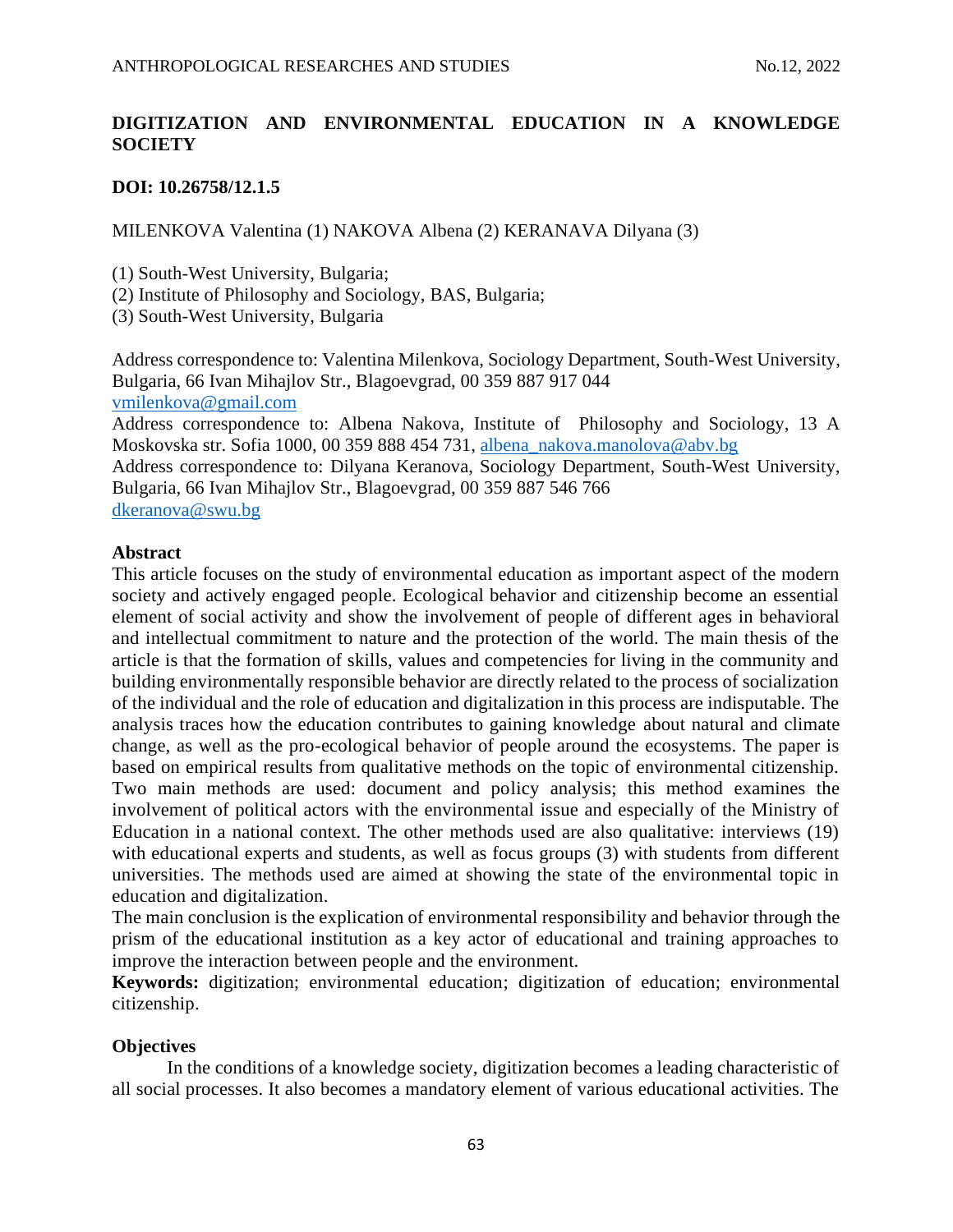introduction of digital platforms contributes to the maintenance of distance learning and to ensuring good quality of learning and teaching. Environmental education is another important aspect of the modern knowledge society and actively engaged people. Ecological behavior and citizenship become an essential element of social activity and show the involvement of people of different ages in behavioral and intellectual commitment to nature and the protection of the world. The main thesis of the article is that the formation of skills, values and competencies for living in the community and building environmentally responsible behavior are directly related to the process of socialization of the individual and the role of education and digitization in this process are indisputable as approach and vision. At the heart of the "environmental citizenship" is the perspective showing the interactions of individuals with nature through the prism of digitalization as a prerequisite for reflection and critical thinking.

The analysis shows the link between digitization and environmental education. The concept of environmental citizenship in the context of environmental responsibility (including intergenerational responsibility) and collective action is followed. In the sphere of collective action, individuals and the environment are interconnected structural units that are functionally interdependent.

The new environment requires the development of digital skills that enable effective information management and the proper use of ICT (Cartelli, 2013; Milenkova, Lendzhova, 2021). Environmental education is related to the development of a literate environment aimed at achieving sustainability (Keranova, 2019). Education is a key factor for the acquisition of knowledge, skills and competencies by individuals as agents of change, for creating harmonious interaction with nature, for achieving sustainability and environmental development (Brundiers, Wiek, & Redman, 2010). Environmental citizenship education (Hadjichambis, Hadjichambi, 2020) is related to the process of empowering citizens to take an active part in the environment and its protection, to be aware of and identify the problems and the reasons for this. The essence of the concept is objectified in the context of social transformations and the sustainable environment and consists in promoting different learning approaches to engage young people as active citizens responsible for the environment (Hollweg et al., 2011).

The literature emphasizes that it is important not only to carry out various environmental activities, but individuals to create pro-environmental understanding from an early age through cognitive and affective learning (Kollmuss, Agyeman, 2002), which develops attitudes towards nature and ecological knowledge, and underpins actions in favor of the environment. In this context, it is important to identify the main structural causes of environmental problems (Dobson, 2007) and their critical consideration. The explication of environmental responsibility and behavior through the prism of the educational institution is a key subject of educational and training approaches to improve the interaction between person and the environment.

#### **Theoretical considerations**

Education for environmental citizenship is conceptually developed in two directions: a) environmental justice (including intergenerational) and b) individual and collective action (Hadjichambis et al., 2015). The essence of the concept is objectified in the context of social transformations and the sustainable environment, and consists in promoting different learning approaches to empowering and engaging young people as active citizens responsible for the environment (Hollweg et al., 2011). In the literature emphasizes that it is important not only to carry out various environmental activities, but individuals to form an ecological understanding through opportunities of digital learning, which creates attitudes towards nature and environmental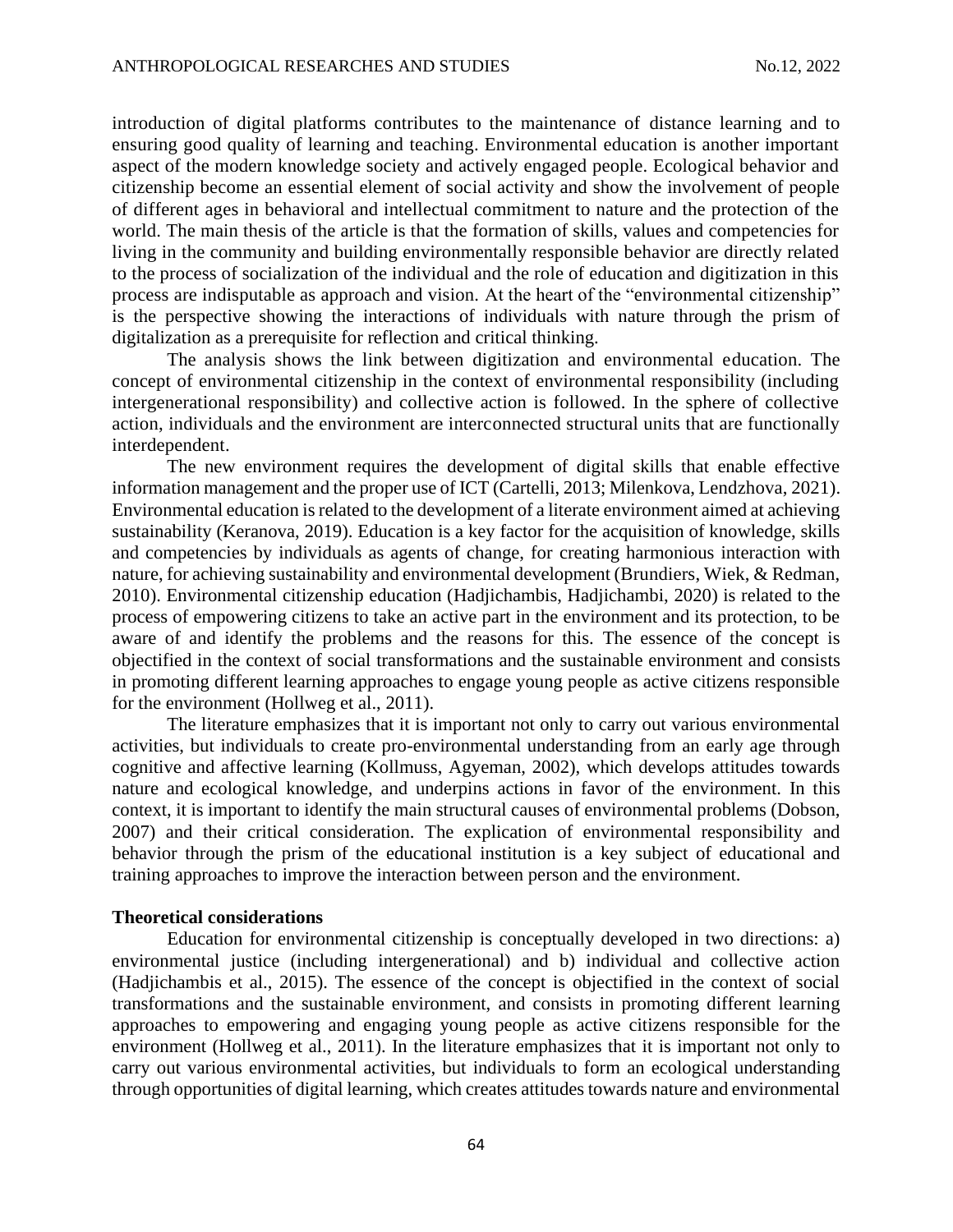knowledge supporting actions in favor of the environment (Kollmuss, Agyeman, 2002). In this context, it is important to identify the main structural causes of environmental problems (Barry, 2005) and their critical consideration. In general, environmental citizenship education is aimed at forming a connection with nature, which has three components (Schultz, 2002):

- cognitive, aimed at knowing nature and its multifaceted essences;

- affective, oriented to the emotional side of the relationship with nature;

- behavioral, related to the specific actions for conservation and protection of nature and its integrity.

Globally, the preservation of the environment and the maintenance of ecosystems are seen as closely linked to the understanding of sustainable development (Brundiers, Wiek, & Redman 2010) and the economy (Giddings, Hopwood, & O'Brien, 2002). In this sense, it can be said that environmental education and science have an interdisciplinary nature and are characterized by comprehensiveness and integration of effects and impacts (Du Pisani, 2006).

According to some authors (Dobson, 2007), environmental citizenship education creates a successful symbiosis between the idea of the public good and the environment and brings a sense of stability in time and space. Environmental education is seen as an element of environmental movements and the process of formation of eco-citizenship as a condition for sustainable development. All this in its totality has a responsibility to discuss the state of environmental problems, as well as to build a critical position and participate in dealing with the structural causes that give rise to them as well as to build on and to integrate existing approaches in environmental education and sustainability education.

Within the training itself, different approaches are applied (Hadjichambis, Hadjichambi, 2020), in which the main emphasis is on the development of reflexivity, participation, problemsolving and practical orientation**:**

*- On-site training:* focused on linking environmental issues to the local environment and communities, as well as seeking regional support from various structures and organizations.

*- Problem-based learning:* related to bringing out and discussing in class real environmental problems, including those related to past actions of governments and structures aimed at nature destruction.

*- Civil ecology training:* refers to the discussion of the various subjects of environmental actions and activities - at regional, national and supranational level; from the public and non-governmental sector.

*- Competence training for action:* this approach concerned the formation of competencies related to the environmental topic; this includes skills such as planning, evaluation, decision making, taking action; playing different variants of the stages.

*- Study of participatory actions:* this approach aimed at attracting like-minded people; it is related to the description and systematization of specific public organizations that would cooperate at different levels.

*- Socio-scientific training:* aimed to maintain feedback with different people in the form of opinions and assessments that can be given. The training includes the use of opinion research methods. This approach integrates the formulation and setting of current issues, socio-scientific topics, decision-making for change (Amos, Knippels, Kyza, & Levinson, 2018).

In the context of the definition of environmental citizenship education and based on key educational models, a specific pedagogical approach is promoted (Hadjichambis, Hadjichambi, 2020). The perspective is understood as a potential tool with application in formal and non-formal education, as well as in different educational levels. The pedagogical model of education for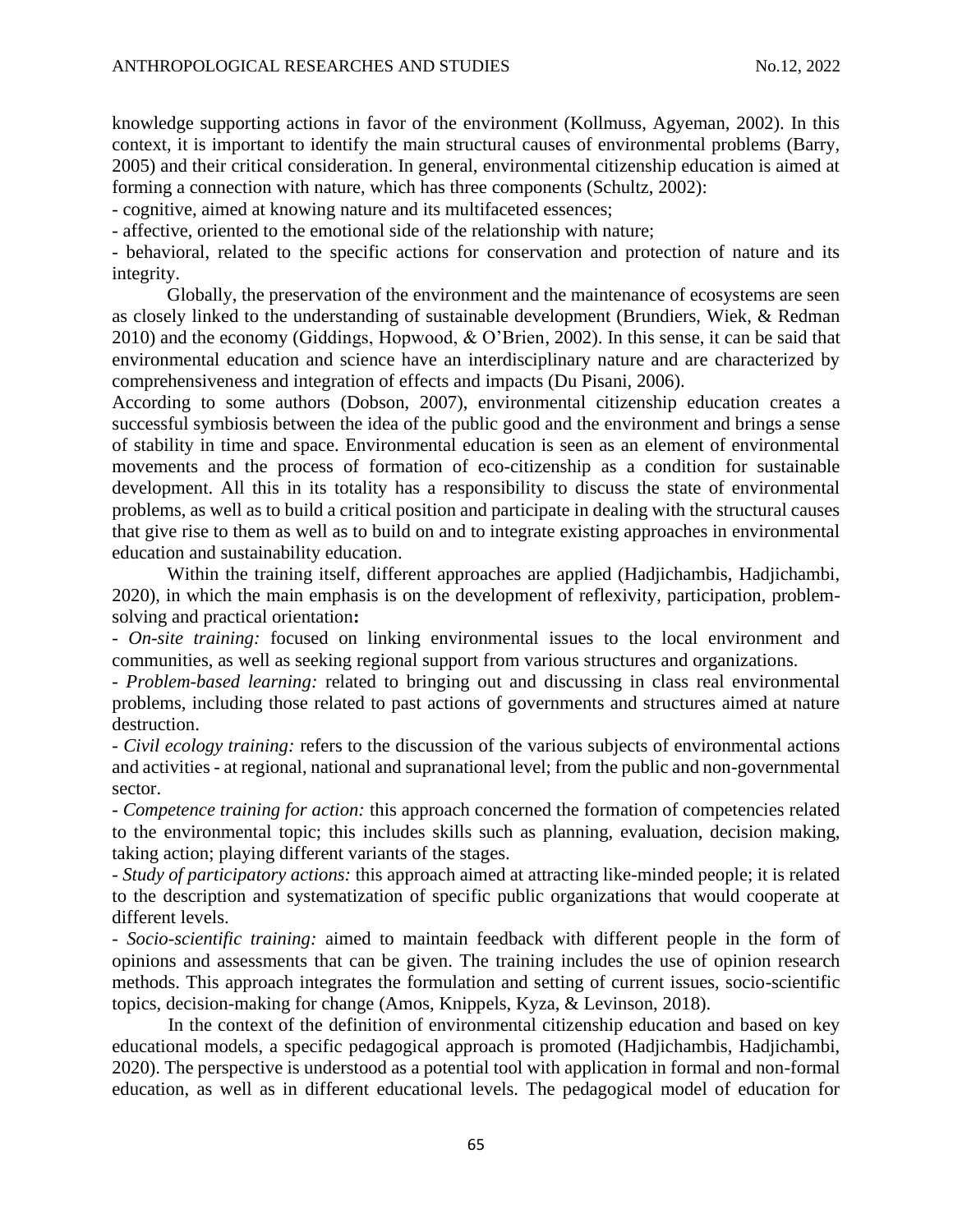ecological citizenship is illustrated through six stages, each of which is revealed through specific steps for implementation:

- 1. Research;
- 2. Planning of activities;
- 3. Civic participation;
- 4. Network and scale sharing;
- 5. Support for environmental and social change;
- 6. Evaluation and reflection.

The main pathos of these learning approaches is to bring out the individual experience and initiative associated with personal activity and effort, which develop into a collective commitment to socio-environmental change. As the subject of "environmental citizenship" (under Bulgarian conditions) is not part of the curriculum, its topics can be integrated into the curricula of other disciplines of the natural sciences, social and humanitarian spectrum to make the environmental topic a real presence in education. In addition, environmental citizenship is the subject of study in both the formal and non-formal education systems, and on this basis environmental citizenship education is an integrated educational field in terms of its educational and methodological range.

# **Material and methods**

We use several methods to study environmental education and the role of digitalization in it.

A). *Document analysis.* The curricula of the Bulgarian educational system have been studied. In formal and non-formal education, various practices are applied related to the promotion of: civic education, environmental education, education for sustainable development and global education, intercultural education, health education, etc.

The Law on Preschool and School Education - adopted by the National Assembly of the Republic of Bulgaria in 2015 creates preconditions for the development of forms of environmental education and sustainable development. In the context of environmental education, Decree № 13 of 21.09.2016 is also of interest. It sets the state educational standard for civic, health, environmental and intercultural education. It describes the nature, objectives, methods and forms of training, as well as the framework requirements for results. In school education, environmental education is carried out in the class hours, in the activities of interest within the all-day organization of the school day, within the activities of general support for personal development under the terms and conditions of the state educational standard for inclusive education.

B*). Interviews*: which have been conducted with:

- educational experts: teachers, representatives of the NGO sector, Regional Management of Education, that engaged in environmental education. 9 interviews were conducted in the period September-December 2019 on the topic of education for ecological citizenship;

- with students from majoring in Sociology; 10 interviews were conducted in the period August-September 2020 on the research topic.

C). *Focus groups:* Three focus groups have been conducted in 2019 - 2020 with students from different Bulgarian universities, who present the entry of digitization in education and the relationship with environmental issues.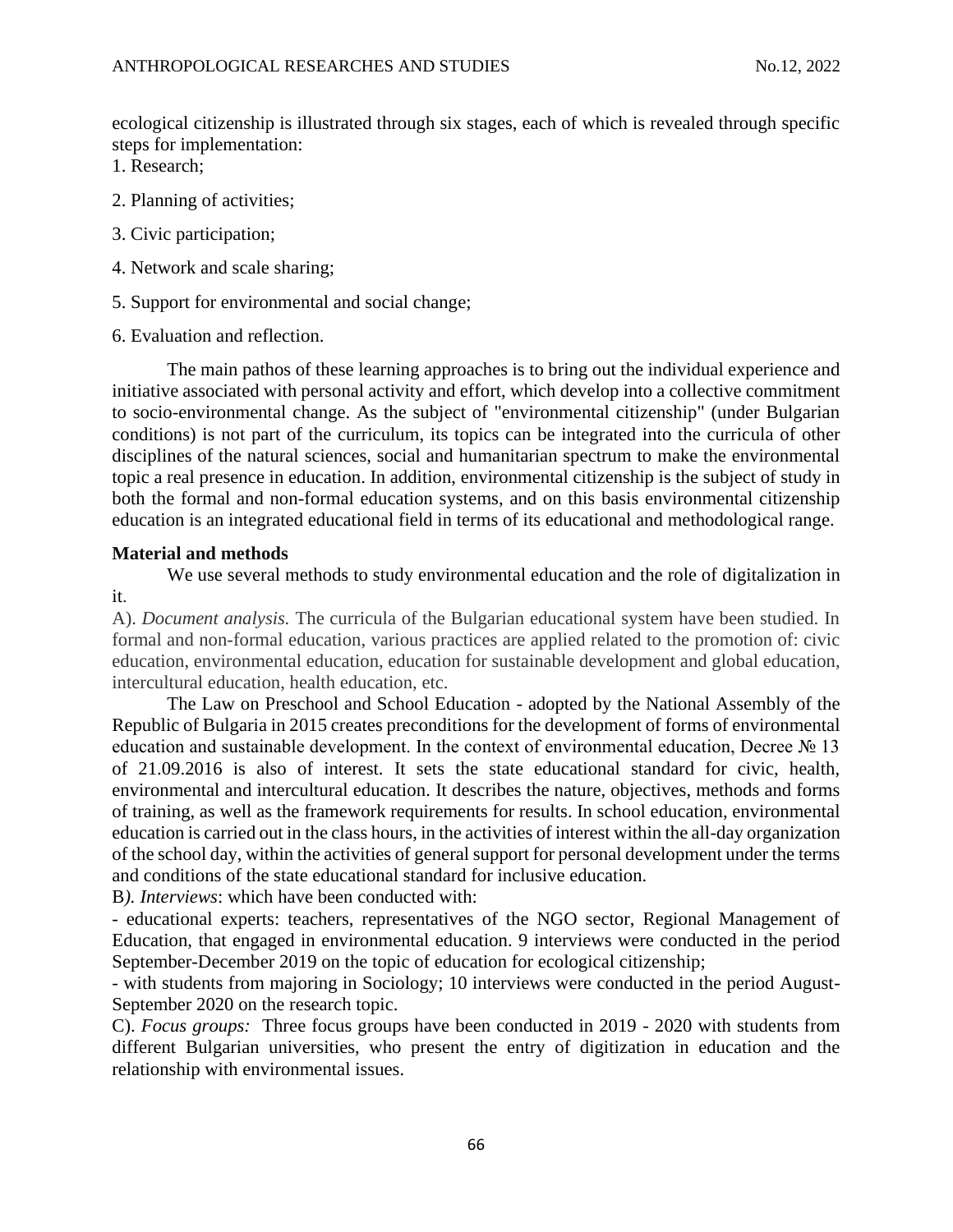The three methods used are qualitative, the preferences for them were related to the fact that they aimed at sharing the experiences, views, impressions of people from different age groups and occupations, with participation in educational administration or users of education, as well as with secondary and higher education lecturers.

### **Results**

As a consequence of the methods used, the following results were obtained, which we present:

- Education for environmental citizenship is developed in different aspects of the categories: knowledge, skills, values, attitudes and patterns of behavior, but also focuses on achieving awareness and action at the individual and community level. The concept of "education for environmental citizenship" is considered in the spirit of environmental, civic and global education. The view that personal awareness is at the heart of environmentally responsible behavior is also popular: "The self-consciousness of each individual and his sense of responsibility to himself, others and last but not least nature (as a whole). Society must be educated and have a set of skills and knowledge in order to behave responsibly and to protect/preserve the environment "(male, 38).

The view is shared that education has the potential to participate in the formation of skills and competencies for sustainable and active life in society and the environment, but also takes into account the fact that this is linked to the individual activity of the teacher who can organize various initiatives for real interaction with the environment (D.M., education expert-teacher). It is recognized that the practices, efforts and measures taken in the school environment are important to be "sustainable rather than temporary" and to be an integral part of the school culture.

As relevant subjects from the curriculla, suitable for acquiring competencies for sustainable development and formation of the ecological citizen, the respondents indicate: "human and nature", "human and society", "physics", "chemistry", "biology", "geography and economics", class hours, elective classes. At the same time, the subject "ecology" itself may appear as an optional subject in secondary education (universities train teachers of ecology). This means that in some schools, ecology education can be taught as an optional subject, but in other schools it does not happen. It all depends on the preferences of the students, but also on the available staff teachers who have the necessary pedagogical qualification, in accordance with which they offer elective discipline to students. According to the students, the non-inclusion of the subject "Ecology" in the compulsory curriculla provokes ambivalent assessments.

On the one hand, "it is good that the teachers in all subjects are responsible for teaching ecology and pro-ecological behavior" (female, 34), but on the other hand "they can often miss environmental topics when they are not included in their compulsory program and then there is simply no talk of important things related to ecology "(female, 34). Some of the students emphasized that "it is the duty of the principal, of the entire management to have a responsibility to build environmental awareness and to hold lectures once a month in each class on the topic of environmental protection and pollution, inviting experts from the municipality or at the national level "(male, 29).

Regarding the teaching methods applied in environmental education, experts from the nongovernmental sector share that they know the "cognitive content", which is good to be characterized by more freedom and fragmentation, effectiveness and interactivity to make the disciplines interesting and attractive "(V.A., NGO expert).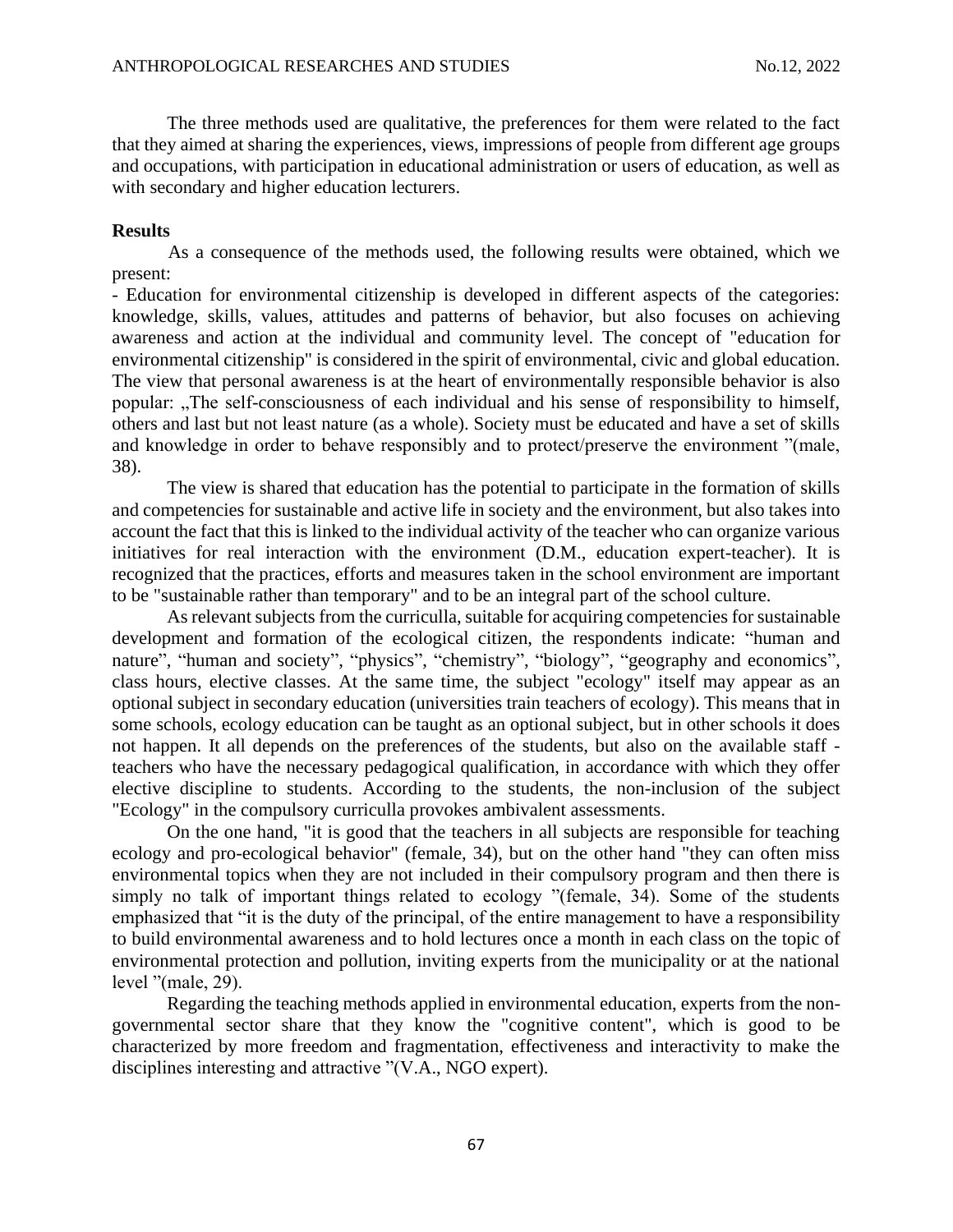Experts argue that students could be encouraged through methods and approaches that allow them to be proactive, to engage "with greater interest". In the interviews it was shared that the education for ecological citizenship in its practical aspect should include specific actions that students should perform, such as "afforestation of places and areas", "cleaning school and extracurricular areas, only in this way skills and habits aimed at pro-ecological behavior and ecological citizenship could be acquired "(NG, pedagogue, psychologist).

In this way, the teaching methods are evaluated in a more practically oriented range, which incorporates not only the knowledge, but the specific "doing", i.e, in order to learn to protect nature, you must take care of its restoration and in a direct, practical way to engage in environmental actions. And one more thing, these actions should not be sporadic and accidental, but repetitive and persistent, related to awareness.

The organizing of training is considered in the focus of partnerships between different socialization agents - family, school, government agencies and NGOs. Emphasis is also placed on extracurricular projects and activities, practical lessons, considered as potential factors for increasing the motivation and interest of students. "Partnerships with various institutions - nature parks, reserves, ecological clubs; exchange of experience with other schools, participation in projects "(V.T., educational expert-teacher). The promotion and acquisition of pro-environmental competencies could also be achieved by organizing in-school events related to environmental protection.

According to one of the students, the more important thing is "The education system clearly shows students that environmental education is not some kind of exact science, but a way of life" (female, 30).

One of the participants in the focus groups shared: "It is good for all educational activities in kindergarten and all school subjects to be subordinated to the idea of building ecological awareness of the individual" (male, 32), which is in line with the understanding for social interaction, solidarity and community life. Educational programs need to provide children with "full communication with nature, to create conditions for children to be close to nature, to encourage the implementation of "green schools", outings" (woman, 33).

Education experts outline the need to improve resource security and investment in human capital: providing "increasingly accessible resources to explain the values and concepts that are essential for teaching environmental citizenship education (curriculum and interesting teaching methods). According to NGO experts, teachers need "increasingly accessible resources with methodologies and tools that teachers can use - they need less theoretical discussion and more practical tools".

In this regard, it can be noted that if in secondary education environmental knowledge and topics are not included (as a discipline) in the compulsory curriculum, in higher education there is a specialty "Ecology and Environmental Protection" in the most Bulgarian universities. Graduates of the specialty receive a professional qualification "ecologist". The training includes:

- compulsory subjects such as: chemistry, botany, mathematics, geology, geomorphology, hydrology, urbanization, etc.

- profiling compulsory disciplines, such as: basics of ecology, management and environmental protection, fluid purification, soil science, soil pollution, environmental requirements and norms, treatment of solid waste, air pollution and impact on ecosystems, water pollution and impact on ecosystems, protection of biological balance, etc.

The main goal of the training is aimed at the formation of knowledge of theoretical and factual nature related to ecology and environmental protection, focused on the study of natural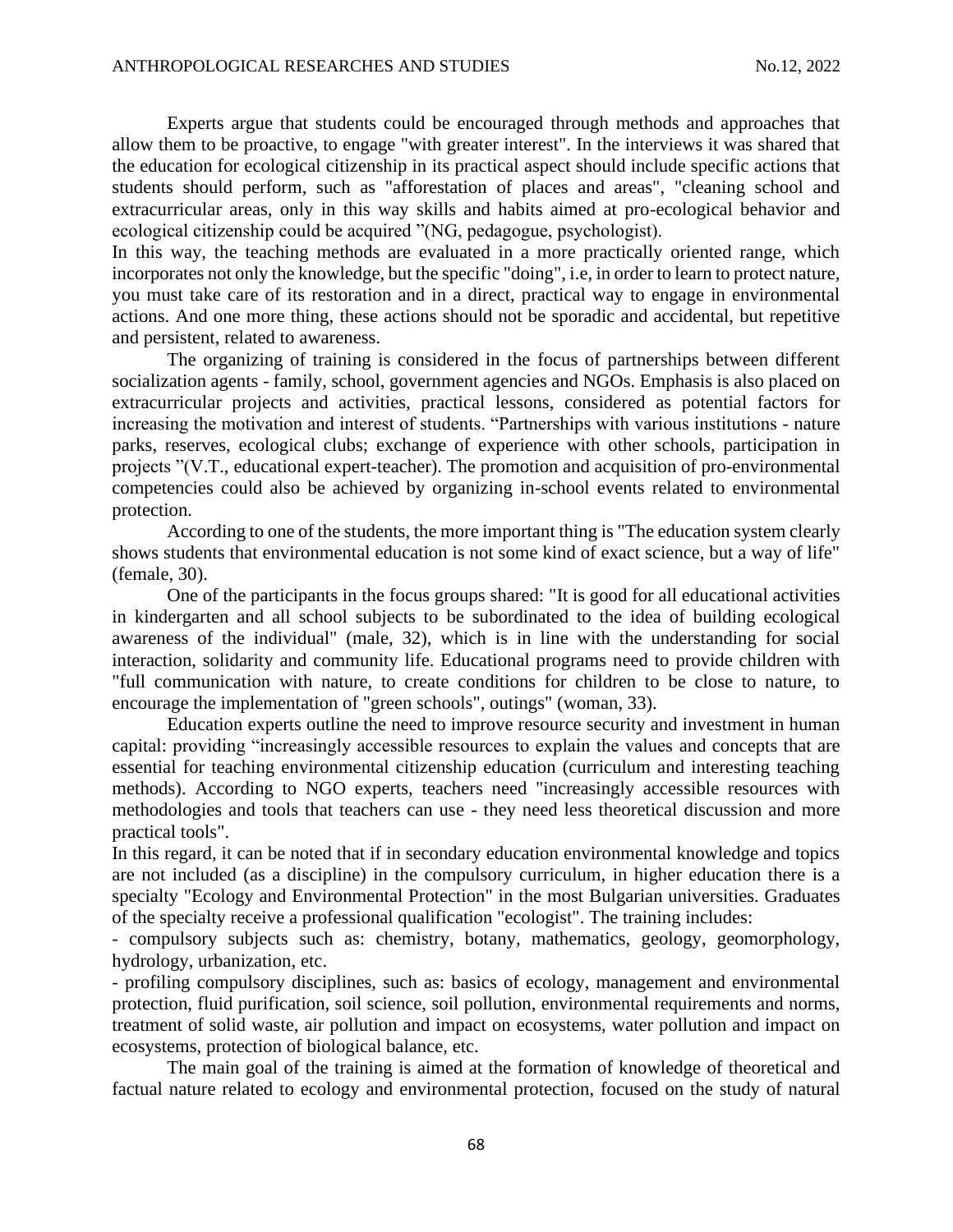phenomena and processes, on modern achievements and high results for the conservation of ecosystems. Graduates of the bachelor's program can find realization as ecologists, experts, consultants, analysts, researchers in ecology and environmental protection, associates in the management of European projects and programs in the state and municipal administration - Ministry of Environment and Water and its divisions, Executive Environmental Agency, National Parks Directorate, as well as in all departments and institutes related to environmental issues. The training of qualified personnel and professionals for the public sector, science, non-governmental organizations are an argument for achieving meaning the environmental issues and its integration into university education.

Students define responsible environmental behavior as the formation of a "value-oriented attitude towards nature". According to young people, environmentally responsible behavior can be attributed first to "solving the environmental problem in their own locality" (female, 31); "Setting a personal example" (female, 34) and active citizenship. "Change will come when each of us contributes to nature conservation in our daily lives", "personal example" and "joint effort" (female, 34) are needed. Special emphasis was placed on the intergenerational responsibility that "we need to pass on a model for future generations" (female, 27); as well as the need to pass on pro-ecological values between generations.

"The example set by family members educates and ... if adolescents have a good example of how to care for and protect the environment, they will be useful both to themselves and to those around them. Although difficult, children are caring and dedicated. They could pass on to others their care and love for nature" (femaleр 37). The change is seen as difficult, one of the students likened it to "an image of a steep road, but it is also possible only when it is in our consciousness" (male, 38).

The summarized focus groups discussions stressed the need for partnerships between parents and the educational institutions in this direction.

On the topic: *how to create pro-environmental behavior*, respondents express the position that it is possible; real policies, tighter control and sanctions for violators are needed (male, 32). Emphasis is also placed on the role of business, it is important that "it functions in an environmentally responsible way, to develop without adversely affecting the local or global environment, without harming local communities and society, and the products produced are environmentally safe" (male, 34). According to NGO experts, there is a need to "talk more" on issues related to the interaction with the environment - not only nationally, but globally. Achieving publicity is seen as an important step. As the way to encourage activity is the promotion of various campaigns, students assess it as a resource for environmental behavior and social networks. Various practical suggestions were made, including: setting up landfills and plants for waste processing and recycling, division by day by type of waste, engaging volunteers to patrol places with concentrated tourist visits, reducing car use, responsible management of energy resources, domestic and wastewater, biodiversity conservation activities, etc.

As environmental *challenges*, the students who participated in the discussions point to overbuilding, the perception of nature as a "given", indiscriminate deforestation, pollution with plastic waste, irrational use of natural resources, global warming, destruction of water pools. Specific affective states (caused by the eco-crisis) related to feelings of fear or insecurity were often shared.

Raising the topic of emotional and affective intentions is a significant moment of social reflection. To describe such conditions, students used terms such as "blindness", "carelessness", "ignorance", "unconsciousness". They definitely refer to a negative connotation that creates a sense of risk,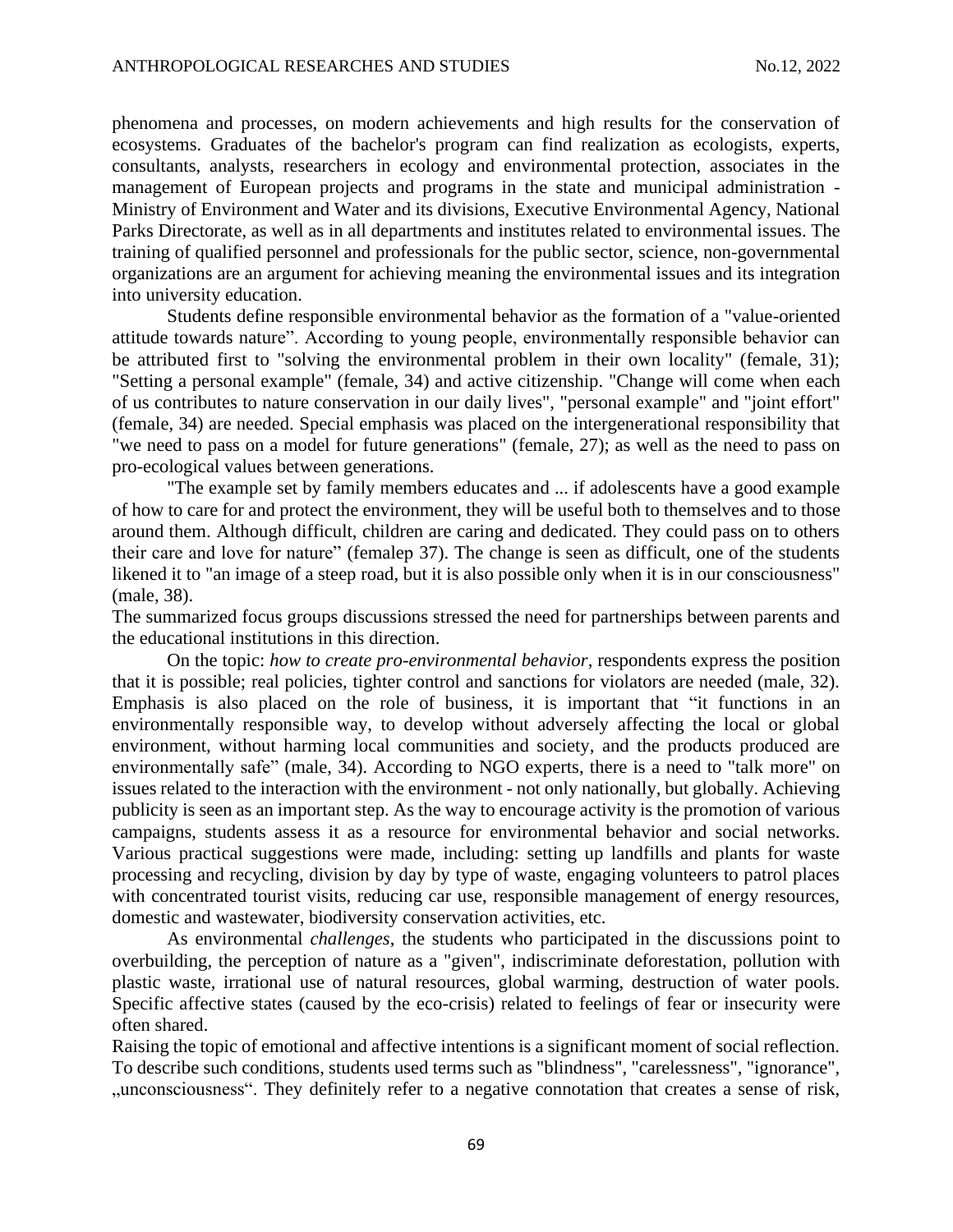uncertainty, threat; these are emotions that show insecurity. At the same time, young people expressed optimism that they have the resources to become agents of change, emphasizing in their speeches that "everything is in our hands".

In this regard, the "citizen who develops the environment" or the "ecological citizen" is perceived as a bearer of different values and attitudes, but is mainly a bearer of pro-ecological behavior. Students describe him/her as interested and creative in finding new solutions on the path to a greener existence. The ecological citizen is defined as a "responsible", "tolerant, able to save environmental resources and not be ashamed to use a shopping bag and a reusable coffee cup, tends to spend more money on food, consumables, clothes, cars, produced with care for the environment" (female, 35). In general, the environmental citizen is described as a young person.

In summary, the interviews with different groups of respondents show similarities in the opinions expressed and shared assessments regarding environmental behavior, education, methods and approaches to learning and its organizing. Educational experts pay attention to encouraging children and students to extracurricular forms of education related to environmental behavior. They believe that "their strong commitment to the acquisition of compulsory learning content" could have an impact on the motivation for extracurricular activities.

There is a common attitude towards the need for partnerships. Education experts emphasize that there are good practices in formal education that can become a potential positive for the development of education for environmental citizenship. They emphasize the entry into force of the new Law on Preschool and School Education and how environmental education becomes part of the education of students in all types of school preparation. In general, young people are involved in the topic of environmental citizenship and behavior. Their favorite topics are organic foods and natural ingredients in the products they use, as well as the way they are produced.

Thus, a situation is formed in which pro-environmental citizenship emerges from the state of abstraction and becomes a real, everyday topic, and respectively education for environmental citizenship begins to be perceived as a necessity. In this way, environmental justice is articulated by all respondents, both in terms of obtaining information about environmental imbalances and as shared responsibility for nature and its protection by generations. There is a common view that the interaction between person and the environment can be considered, on the one hand, in the cultural aspect - the formation of value understanding, and on the other hand - in social terms. Acquired competencies are associated with the formation of environmental sensitivity, behavior and culture, but also with commitment to the environment in the broadest sense, achieving understanding and activity, creative attitude and awareness of the need to transform behavioral patterns.

The vision that expands the concept of education for environmental citizenship as a potential resource in the context of societal needs and the current situation of globality, a model from which a real practical orientation and value is expected, is confirmed. The attitude that each form of education provides certain knowledge, forms skills, habits and contributes to the acquisition of social experience in adolescents is consolidated.

### **Discussion and Conclusion**

This article shows how important the topic is environmental education and building environmentally responsible behavior and activities. We have shown that the role of educational institutions in this process is great, as training in environmental citizenship is a long process, associated with the creation of good examples, participation in good practices aimed at nature conservation, to maintain everyday behavior, which is responsible for the environment in which we live.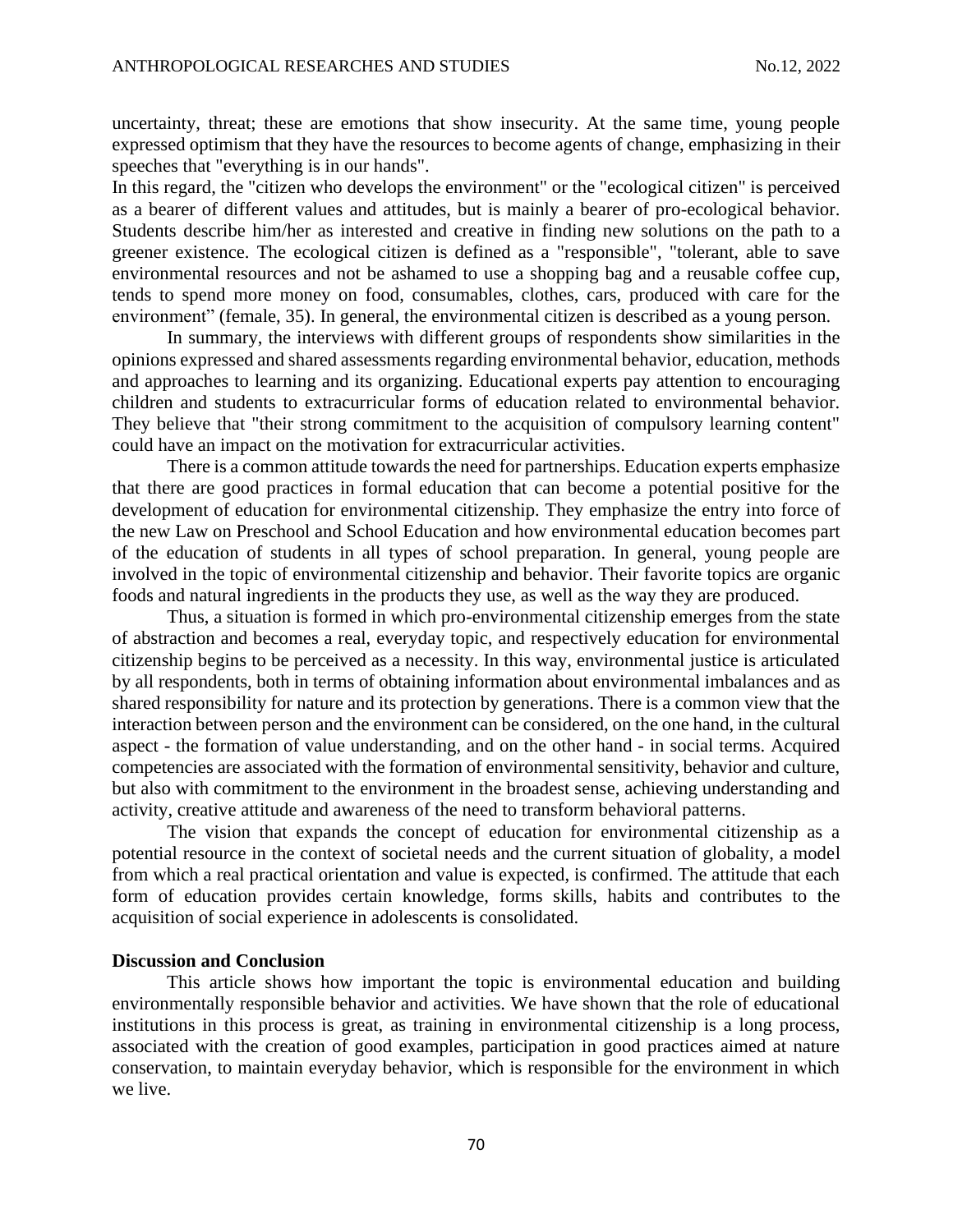In the interviews and focus groups, the participants emphasized that education has the potential to form skills and competencies for sustainable and active life, pointing the leading role of the teacher, who can organize various initiatives for real interaction with the environment. Respondents said that efforts and measures for environmental citizenship must be sustainable and become an integral part of school culture. Regarding the teaching methods applied in environmental education, the experts emphasize the need for the curriculum on environmental topics to become more interactive, to engage the activity of students. In addition, to be combined with practice and "doing", including specific actions aimed at nature conservation and ecosystems protection.

In this context, the meaning of digital skills is of great importance, as they are related to obtaining information about what is happening in different parts of the global world in terms of environmental disasters, pollution, but also good examples, like a responsible attitude to the sea, the ocean and the rivers, to the air, the forests and the soil. In different parts of the world, people of different ages carry out a variety of activities aimed at protecting life and the environment; this is exactly what needs to be learned and promoted. Digital skills are also important not only to know what is happening, but also to show what is being done in a particular university, community, region. Only in this way, through a network, the others understand the specific environmental initiatives and examples. In this sense, the network and digital skills are a good mediator of the information environment, but also a prerequisite for meeting people and communities working on one or another environmental topic. The connection of people who share the same views, have a similar attitude to things, is achieved most optimally through the network, through social media and online groups. Thus, thanks to digitalization, people from different places, ethnicities, races, with different education and professions can be connected, who have a responsible attitude to nature, share identical values for maintaining environmental awareness and have an understanding of the importance of environmental issues. In this way, the role of digitalization and digital skills becomes clear, which contribute to environmental awareness, understanding and focus in the behavior, thinking and actions of generations, in the socialization of responsible and sensitive young people.

Ecological citizenship as a concept is related to the views of ecological behavior, ecological literacy, ecological education, ecological knowledge, awareness and sustainability and has an integrative character, referring to the active position of people towards the environment and its center of efforts of various actors. According to the respondents, all efforts need to go through the focus of partnerships between family, school, public institutions and NGOs, through the personal example of famous people and politicians. Respondents - students talked about responsible and value-oriented behavior towards nature. Transparency and sustainability of actions are very important.

In the context of economic development and growth, accompanied by the process of globalization, a number of challenges have an impact on environmental protection. The theory of ecological citizenship is considered in the context of ecological responsibility (including intergenerational) and collective action. Responsibility between generations as a topic discussed by the respondents is rethought as what kind of world and ecological environment is passed on to children and young generations. Reflection on the intergenerational issue creates a sense of risk, insecurity and threat. It reveals the interaction between nature and society in a broader sense, adapted to global postmodern realities. Emphasis is placed on social change in society and the search for bridges to prosperity and improving the quality of life. In the field of sociability and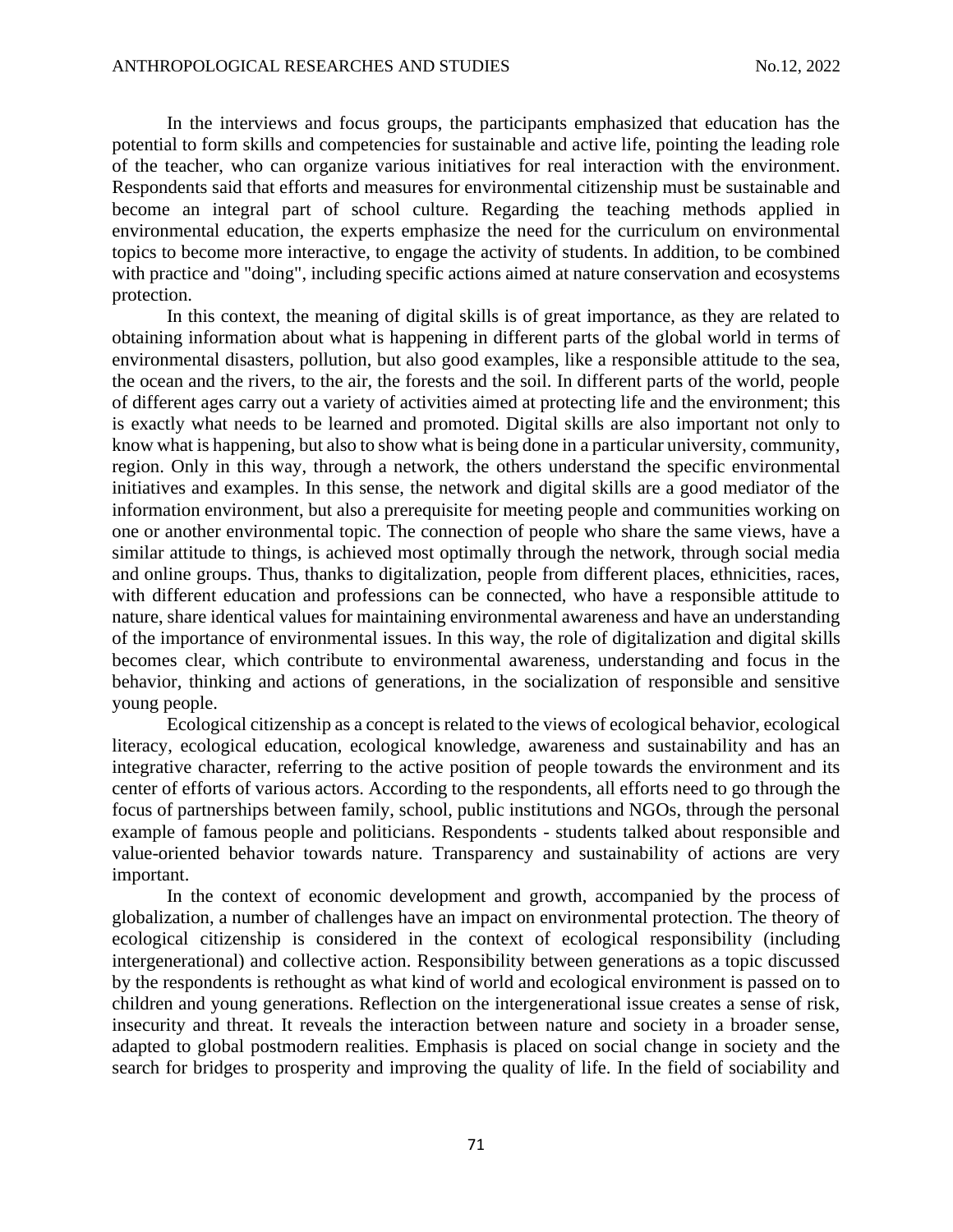collective action, individuals and the environment are emphatically interconnected structural units that are functionally interdependent.

In general, the conducted interviews and focus groups with different respondents showed similarities in the shared views and assessments on environmental behavior, as well as expectations for education, applied methods and approaches. Based on the analysis of political documents and the conducted field work, it can be said that pro-environmental citizenship is not an abstraction, and it becomes a real, everyday topic, which is a shared responsibility for nature and its protection from generations.

In this context, education is proving to be a significant factor. Learning is constantly involved in people's lives, and education is understood as an important value and practical model in relation to the prosperity of the individual and society as a whole, in relation to the generation of environmental justice in the intergenerational plan. In modern realities, the view of a "knowledge society" and the promotion of not only formal but also non-formal education and selfstudy, as well as lifelong learning, is being affirmed.

## **Acknowledgements**

The article has been developed in the framework of the research project "Digital Media Literacy in the context of "Knowledge Society": state and challenges" *№* КП–06–Н25/4*,* funded by National Science Fund – Bulgaria.

#### **References**

- 1. Amos, R., Knippels, M. C., Kyza, E., & Levinson, R. (2018). Science with and for society. *School Science Review, 100* (371), 29–30. Retrieved August 15, 2021 from https://www.ase.org.uk/resources/school-science-review/issue-371/theme-editorial-scienceand-society
- 2. Barry, J. (2005). Resistance is fertile: From environmental to sustainability citizenship. In A. Dobson & D. Bell (Eds.), *Environmental citizenship* pp. 238–261. Cambridge, MA: MIT Press
- 3. Brundiers, K., Wiek, A., & Redman, C. L. (2010). Real-world learning opportunities in sustainability: From classroom into the real world. *International Journal of Sustainability in Higher Education, 11*, рр.308–324. doi: 10.1108/14676371011077540
- 4. Cartelli, A. (2013) *Fostering 21st Century Digital Literacy and Technical Competency.*  Information Science Publishing. doi: 10.4018/978-1-4666-2943-1
- 5. Dobson, A. (2007). Environmental citizenship: Towards sustainable development. *Sustainable Development, 15*(5), рр.276–285. doi: [10.1002/sd.344](https://econpapers.repec.org/scripts/redir.pf?u=https%3A%2F%2Fdoi.org%2F10.1002%252Fsd.344;h=repec:wly:sustdv:v:15:y:2007:i:5:p:276-285)
- 6. Environmental Evidence Australia. (2012). *A review of best practice in environmental citizenship models*. Victoria: Environmental Evidence Australia. [doi.org/10.3390/su12030821](https://doi.org/10.3390/su12030821)
- 7. European Network for Environmental Citizenship ENEC. (2018). *Our approach – Education for environmental citizenship*. Retrieved September 1 2021 from: [http://enec](http://enec-cost.eu/our-approach/education-for-environmental-citizenship/)[cost.eu/our-approach/education-for-environmental-citizenship/.](http://enec-cost.eu/our-approach/education-for-environmental-citizenship/)
- 8. Giddings, B., Hopwood, B., & O'Brien, G. (2002). Environment, economy and society: Fitting them together into sustainable development. *Sustainable Development, 10*, рр.187– 196. Retrieved September 10 2021 from: https://www.academia.edu/26926732/Environment\_economy\_and\_society\_fitting\_them\_ together\_into\_sustainable\_development